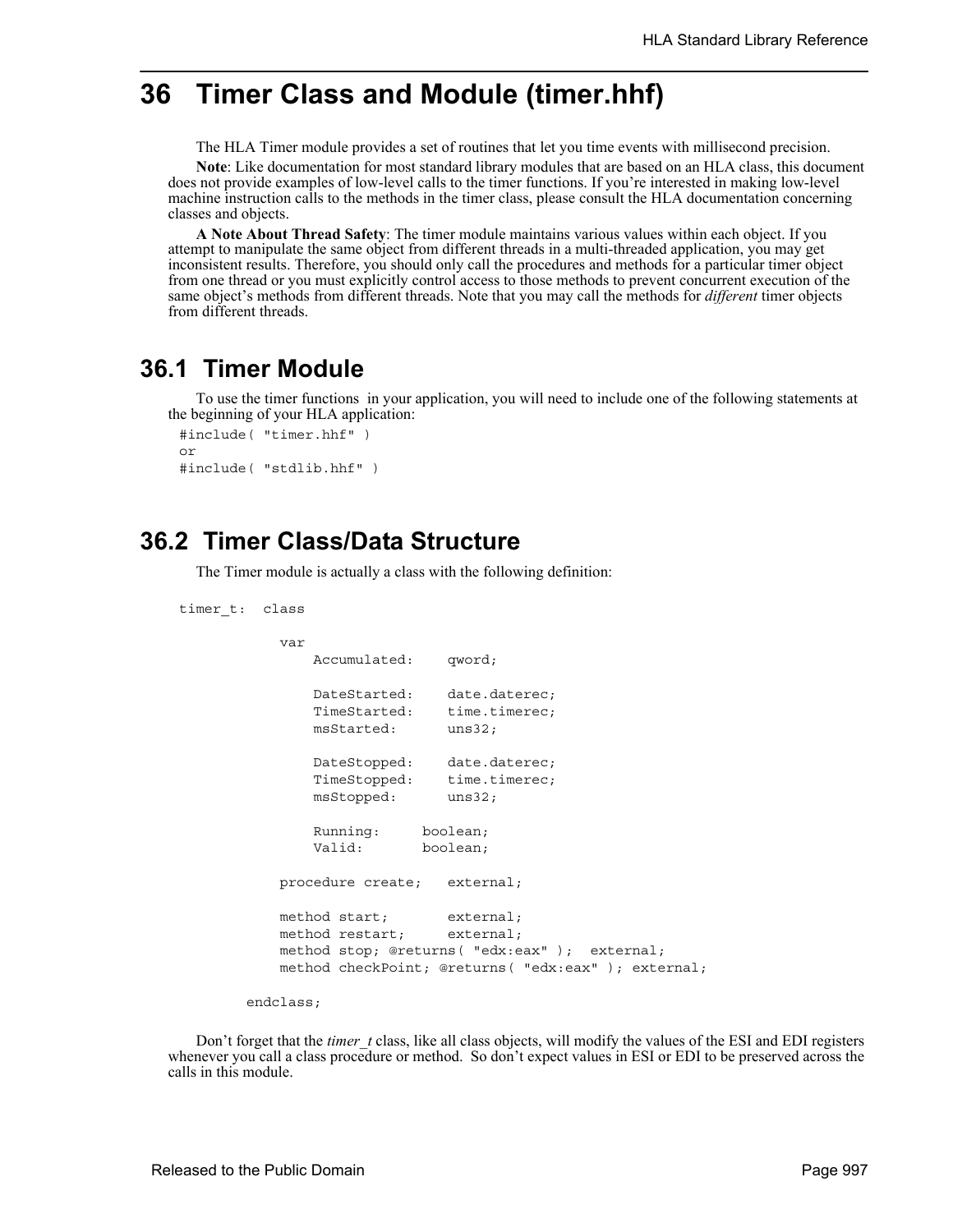## **36.3 Timer Operation**

The timer t class maintains an accumulation of time. When you create a class object, or when you call the *timer t.start* method, the system initializes this 64-bit unsigned integer value to zero. When you call the timer t.start method, the system notes the point at which you called the method so it can compute the amount of accumulated time when you call *timer\_t.stop* or *timer\_t.checkPoint* at some point in the future. It is important that you realize that the class' *timer\_t.Accumulated* field does *not* contain a real-time representation of the elapsed time. When you call *timer* t.stop, the object will compute the amount of elapsed time since the call to *timer t.start* and will update *timer t.Accumulated* with this value. So to time a simple sequence of events, you would first call *timer t.start*, do whatever it is that you want to time, and then call *timer t.stop* when you're finished with the events you want to time. On return from timer t.stop, the EDX:EAX register pair will contain the 64-bit elapsed time value, or you can retrieve the value from the object's *timer\_t.Accumulated* field.

If you would like to compute the current elapsed time during some timing sequence, but you do not want to stop the timing operation, you can call the *timer\_t.checkPoint* method. This method will update the *timer t.Accumulated* field with the elapsed time up to that point without stopping the timer operation. The *timer t.checkPoint* function call will also return the total accumulated time in the EDX:EAX register pair. The timer will continue running until you call the *timer* t.stop method at some point in the future. Note that you may call *timer\_t.checkPoint* as many times as you like between the *timer\_t.start* and *timer\_t.stop* method calls. Note, however, that you may only call *timer\_t.checkPoint* while the timer is actually running.

For more complex timing applications, it is possible to start, stop, and restart the timer without resetting the accumulated value to zero. Restarting the timer after calling *timer\_t.stop* is possible by calling the *timer\_t.restart* method. The *timer* t.restart method is functionally equivalent to *timer* t.start except that it doesn't zero out the *timer\_t.Accumulated* field. When you call *timer\_t.stop* after a *timer\_t.restart* method invocation, the *timer\_t.accumulated* field is updated with the sum of its previous value plus the measured time between the *timer\_t.restart* and *timer\_t.stop* calls. Of course, you can make multiple calls to the *timer\_t.restart/timer\_t.stop* methods to accumulate time over longer periods.

# **36.4 Timer Class Fields**

#### **timer\_t.Accumulated**

This field contains the computed time in milliseconds. This field is only valid if the *timer\_t.Valid* field contains true. If *timer\_t.Running* contains true, then the timer is still running and the *timer\_t.Accumulated* field contains the number of milliseconds at the last *timer\_t.checkPoint* or *timer\_t.restart* operation.

```
timer_t.DateStarted
timer_t.TimeStarted
timer_t.msStarted
timer_t.DateStopped
timer_t.TimeStopped
timer_t.msStopped
```
These are internal variables to the class. You should not modify their values nor should you read their values and use them for anything.

### **timer\_t.Running**

This boolean variable indicates that the timer object is currently timing some event. You may read this variable but you should not modify its value.

# **36.5 Timer Procedures and Methods**

```
procedure timer_t.create; @returns( "esi" );
```
This is the constructor for the class. If you call it via "*someObjectName*.create();" then this static class procedure will initialize the fields of the specified object. If you call it via "timer\_t.create();" then *timer\_t.create* will dynamically allocate storage for a timer\_t object and initialize that storage. This call will return a pointer to the new object in the ESI register.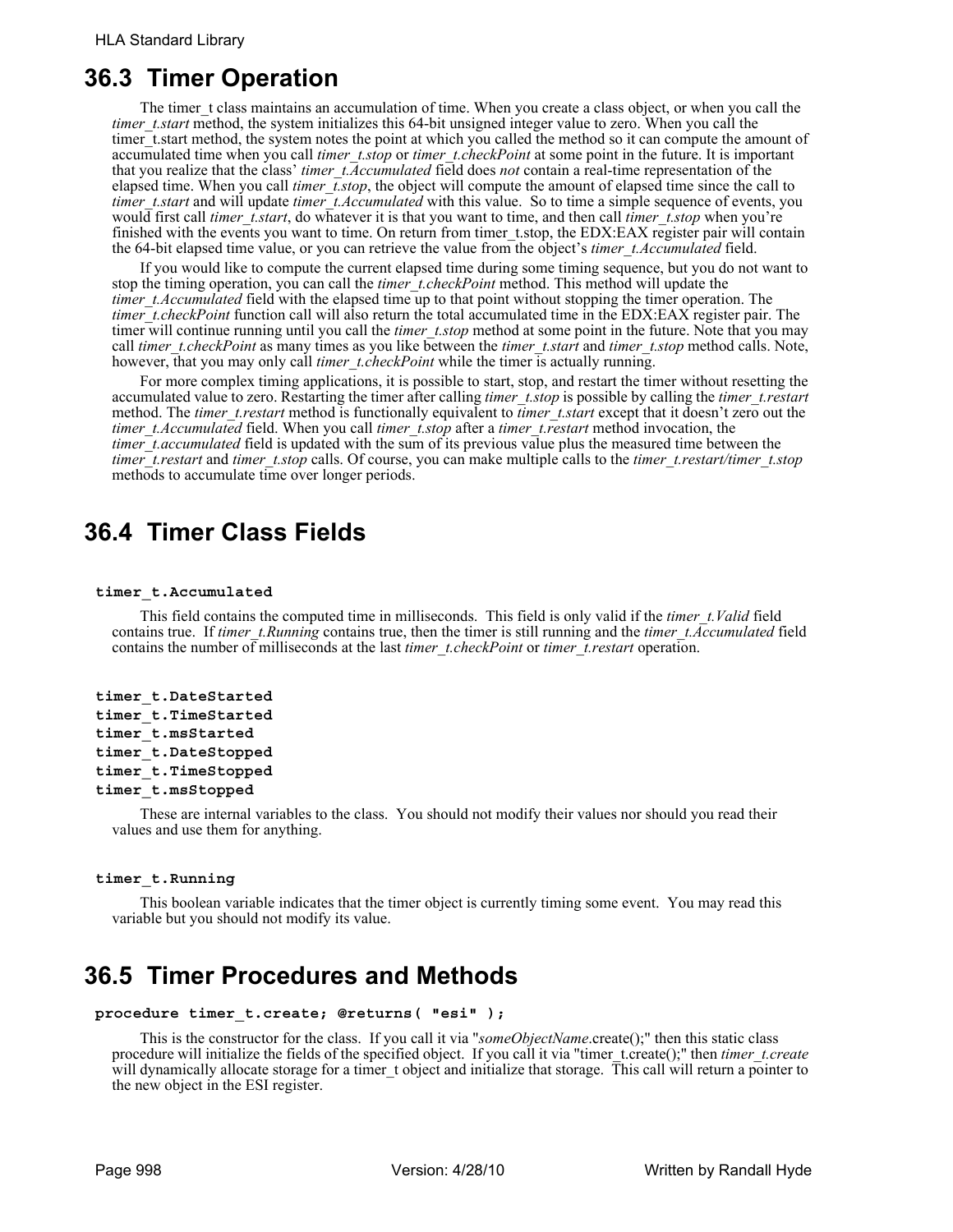```
HLA high-level calling sequence examples:
  timer t.create();
  mov( esi, timerPtrVar );
  timerClassVar.create();
```
#### **method timer\_t.start;**

This method will initialize the timer so it can begin timing some sequence. Note that this call will set the *timer\_t.Running* field to true and the *timer\_t.Valid* field to false. Use the *timer\_t.stop* method call to stop the timing operation. This call will also initialize the *timer* t.Accumulated field to zero. Calling this method on a timer that is already running will reset the accumulated time to zero. See *timer\_t.restart* if you want to start the timer running without clearing the *timer\_t.Accumulated* field.

HLA high-level calling sequence examples:

```
timer t.create();
mov( esi, timerPtrVar );
    .
    .
    .
timerPtrVar.start();
    .
    .
    .
timerPtrVar.stop();
mov( edx:eax, qwordTimerValue );// Accumulated time
```
#### **method timer\_t.stop; @returns( "edx:eax" );**

This method will stop the timer accumulation and returns the accumulated time in EDX:EAX. This call sets *timer\_t.Valid* to true and *timer\_t.Running* to false.

#### **method timer\_t.restart;**

This method restarts the timer after you've stopped the timing via *timer\_t.stop*. Note that the result accumulated will be the sum of the previous accumulation plus the new time.

#### **method timer\_t.checkPoint;**

This computes the current time in *timer t.Accumulated* without stopping the timer. That is, *timer t.Valid* will be set to true and *timer t.Running* will remain true.